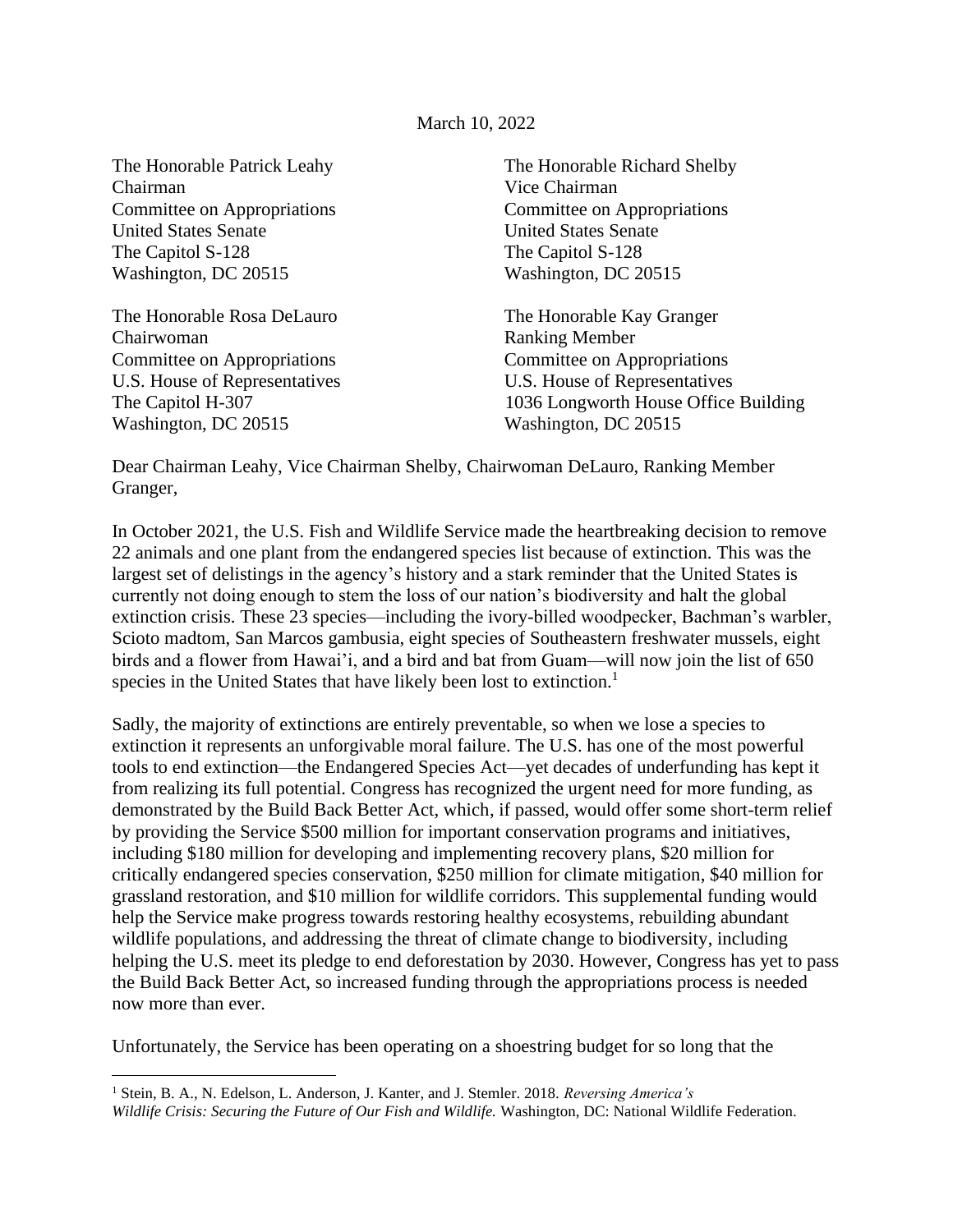supplemental funding in the Build Back Better Act would still fall short of what's needed. To meet the current needs of our most imperiled animals and plants, **the data show that the Service requires a budget of \$704.05 million, distributed across five programs, starting in FY2023.** The scientific community agrees that significantly more funding is needed – to date more than 1,900 scientists have signed a letter originally published in the prestigious journal Science in November 2019, entitled "Solve the biodiversity crisis with funding" calling for fully funding conservation programs that protect biodiversity from severe and growing threats.

Over 1,600 species are now protected in the United States under the Endangered Species Act, and thousands more are likely to need protection if action is not taken to address these threats. Globally, an additional one million animal and plant species face extinction within the coming decades, $<sup>2</sup>$  and millions more are declining as habitat loss, climate change, wildlife exploitation,</sup> pollution, and other human activities continue to threaten their survival. If Congress truly wants to stem the extinction crisis, it must make bold investments in protecting our nation's most vulnerable species. Too many species sit in limbo at the edge of extinction, or are being lost altogether, when we can ensure they remain part of our rich natural heritage. This funding package will ensure every listed species receives a minimum of \$50,000 per year for recovery and will allow the Endangered Species Act to be implemented in the way Congress intended when it dedicated our country to protecting the species and the habitats that need it most.

# **Listing**

The Endangered Species Act is an incredible success for protecting species; the vast majority of listed species are still with us today. Yet despite the protections the Act provides, chronic underfunding for the listing program has resulted in many animals and plants waiting over a decade to receive safeguards. These delays can have devastating consequences. In total, nearly 50 unlisted species have been declared extinct while waiting for protections because of these funding shortfalls. This is unacceptable.

As a factual matter, the Service needs at least \$78.7 million, or an increase of at least \$15 million per year for at least the next three years, to process the backlog of 430 species that still need to be reviewed for protection under the Act. Currently, the Service fails to make dozens of findings from its listing workplan every year. In FY2021, the agency failed to make required findings for 66 imperiled species, including the Florida bonneted bat, sickle darter, and Louisiana pigtoe.<sup>3</sup> An increase of \$15 million could contribute to removing an additional 53 species from the listing backlog each year, at an estimated cost of around \$280,000 for each new listing decision. At current funding rates, however, it could take the Service up to 10 years to process all of the remaining species that the agency has identified as potentially needing protection. Meanwhile, if trends hold, one species will be declared extinct every year in the United States while waiting for protection under the Act. Thus, we urge Congress to significantly increase the amount allocated to listing in the FY2023 Interior and Environment appropriations bill so that the program finally

<sup>2</sup> S. Diaz, J. Settele, E. Brondizio. 2019. Summary for policymakers of the global assessment report on biodiversity and ecosystem services of the Intergovernmental Science-Policy Platform on Biodiversity and Ecosystem Services *available at*:<https://www.ipbes.net/news/Media-Release-Global-Assessment>

<sup>&</sup>lt;sup>3</sup> The Service failed to make required findings for 30 species in FY2017, 78 species in FY2018, 46 species in FY2019 and 58 species in FY2020.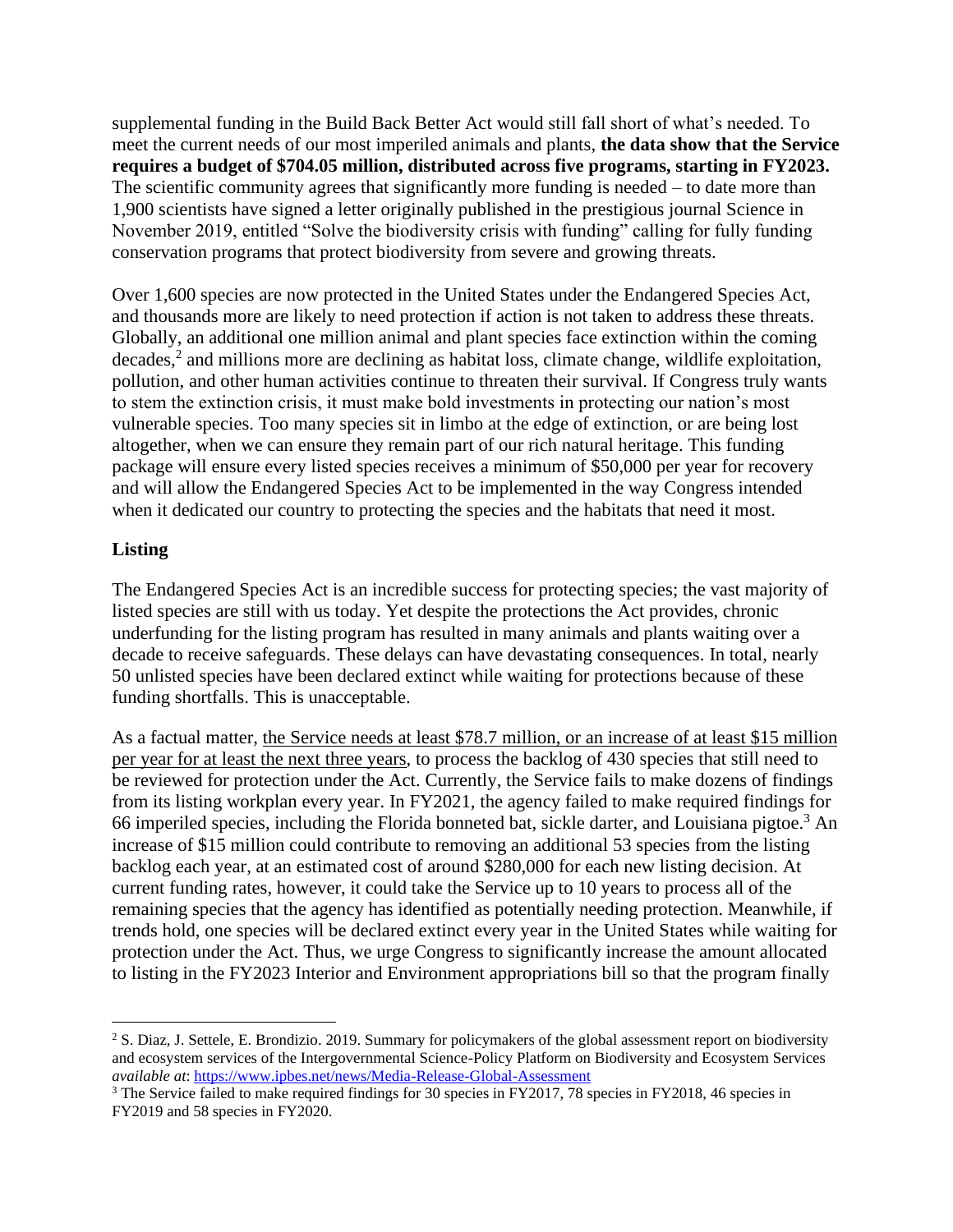has sufficient funds to protect all species at risk of extinction.

#### **Recovery**

The Service's recovery program includes planning for recovery, implementing recovery actions, and tracking recovery progress. Unfortunately, recovery appropriations have been essentially flat over the past two decades, and when controlling for inflation and the number of listed species, have declined since 2010 (purple line):



Timeline of ESA Appropriations

The additional funding for developing and implementing recovery plans that would be provided in the Build Back Better Act would be enormously helpful, as one in four listed species do not even have recovery plans, and the ones that do often have plans that are more than a decade old and may not reflect the best available science. However, hundreds of endangered species still receive less than \$1000 a year for their recovery, with many receiving no funding from the Service at all.<sup>4</sup> The agency desperately needs additional funding—beyond what is provided in the Build Back Better Act—to help stabilize and save the most critically endangered species and

*Endangered Species Act funding for the U.S. Fish and Wildlife Service has remained flat and even declined since 2010. Note that the funding for two components shifts after 2014 because of budgeting changes, but does not change the overall pattern. Data from FWS, shown in inflationadjusted 2018 dollars.*

<sup>4</sup> *See* U.S. Fish and Wildlife Service, Federal and State Endangered and Threatened Species Expenditures (Fiscal Year 2017), *available at*: <https://www.fws.gov/endangered/esa-library/pdf/2017-Expenditures-Report.pdf>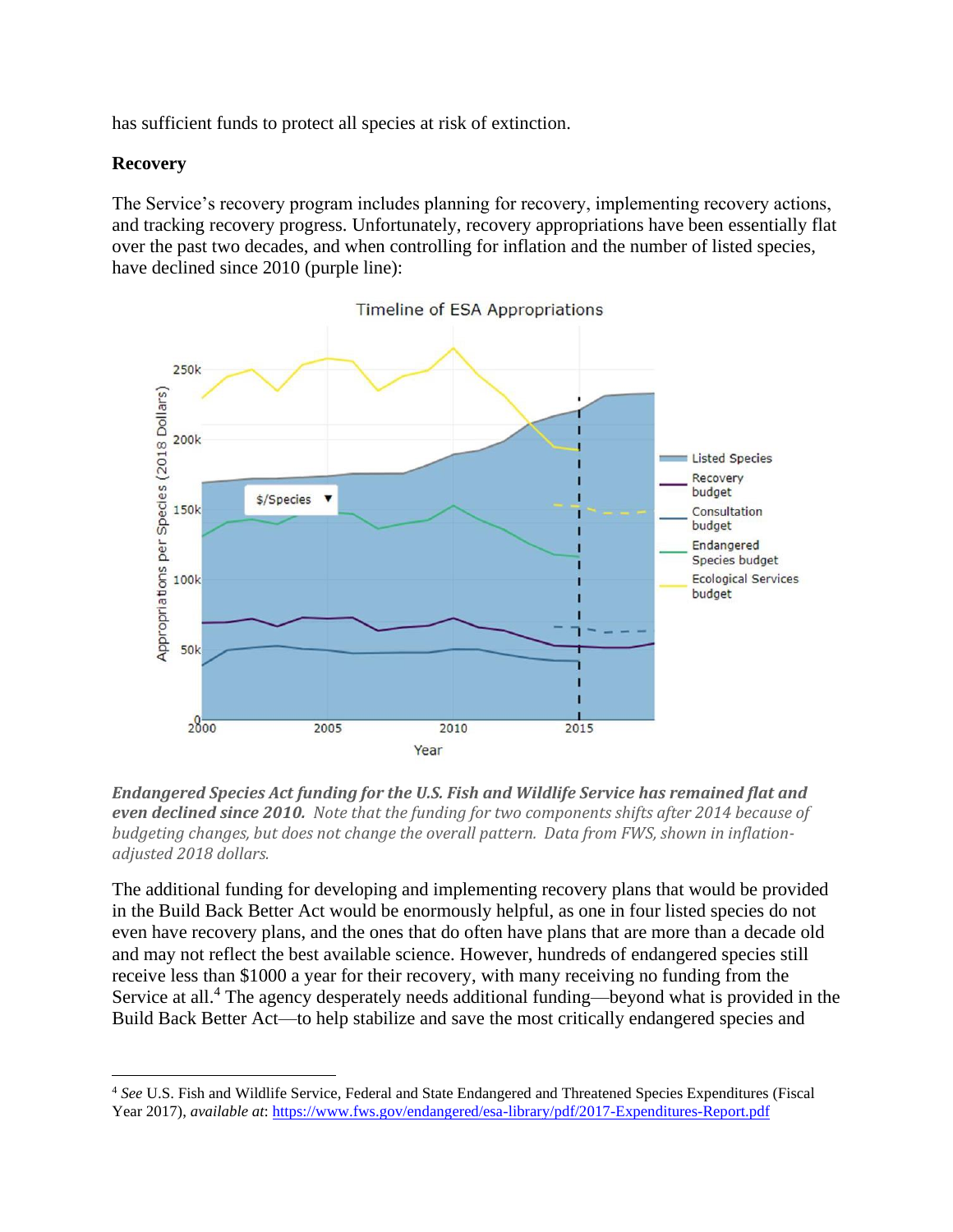ensure that every listed species receives a minimum amount of funding for their recovery.

Additional funding for the recovery program can also help support dedicated extinction prevention programs for critically endangered species at the brink of extinction, including listed Hawaiian plants, freshwater mussels, desert fish, and butterflies. Of all of the endangered species in the United States, these are some of the fastest declining groups and they desperately need emergency funding before it's too late.

Funding drives recovery progress, and species will never be able to recover to the point where they can eventually be delisted if there continues to be a lack of sufficient funding. We strongly recommend Congress fund a minimum of \$50,000 per year per species for recovery to make sure that no species slips through the cracks. Accordingly, Congress can significantly reverse the slide of more animal and plants towards extinction and put every species on a path to recovery by providing \$287 million for the recovery program in 2023, which is more than double the current—and insufficient—funding levels.<sup>5</sup> This includes \$66.9 million for recovery planning, which is essential to guiding species back from the brink; \$202 million for recovery actions, which range from reducing poaching to invasive species control; and \$18.1 million for conservation status reviews that need to occur every five years.

# **Planning and Consultation**

The Planning and Consultation program includes key processes that ensure species receive fundamental protections while allowing flexibility for infrastructure and other forms of development. The Service evaluates ("consults on") the effects of over 10,000 federal actions on listed species per year to help protect species and their habitat, and over the past two decades has worked with states, counties, and private landowners across the country to create over 1,000 Habitat Conservation Plans to help conserve species. But this program is stressed: appropriations have been flat or declining for years. Additional funding can help the Service complete timely project evaluations, additional conservation plans, and overall better help conserve species and their habitats. Further, Congress made significant investments in our natural infrastructure by passing the Infrastructure Investment and Jobs Act. The Service will play an important role in ensuring that any infrastructure project stemming from these investments does not harm endangered species or undermine their conservation or recovery, and this additional funding will allow them to do that more effectively.

There are also opportunities to improve the efficiency and effectiveness of consultations, such as through the widespread adoption of technologies such as the Services' Integrated Planning and Conservation (IPaC) system and the addition of dedicated personnel to monitor compliance with the Act. For planning and consultation to be maximally effective and efficient, Congress should provide \$162.1 million in FY 2023 and beyond. This includes \$149.1 million for standard consultations; an additional \$1.7 million for pesticide consultations and \$648,400 for IPaC development; \$9 million for voluntary conservation; and \$1.7 million for basic compliance

<sup>5</sup> Evans et al., *Species recovery in the United States: increasing the effectiveness of the Endangered Species Act*, Ecological Applications (Jan. 2016), *available at*:

[https://www.researchgate.net/publication/289249207\\_Species\\_recovery\\_in\\_the\\_United\\_States\\_increasing\\_the\\_effec](https://www.researchgate.net/publication/289249207_Species_recovery_in_the_United_States_increasing_the_effectiveness_of_the_Endangered_Species_Act) tiveness of the Endangered Species Act.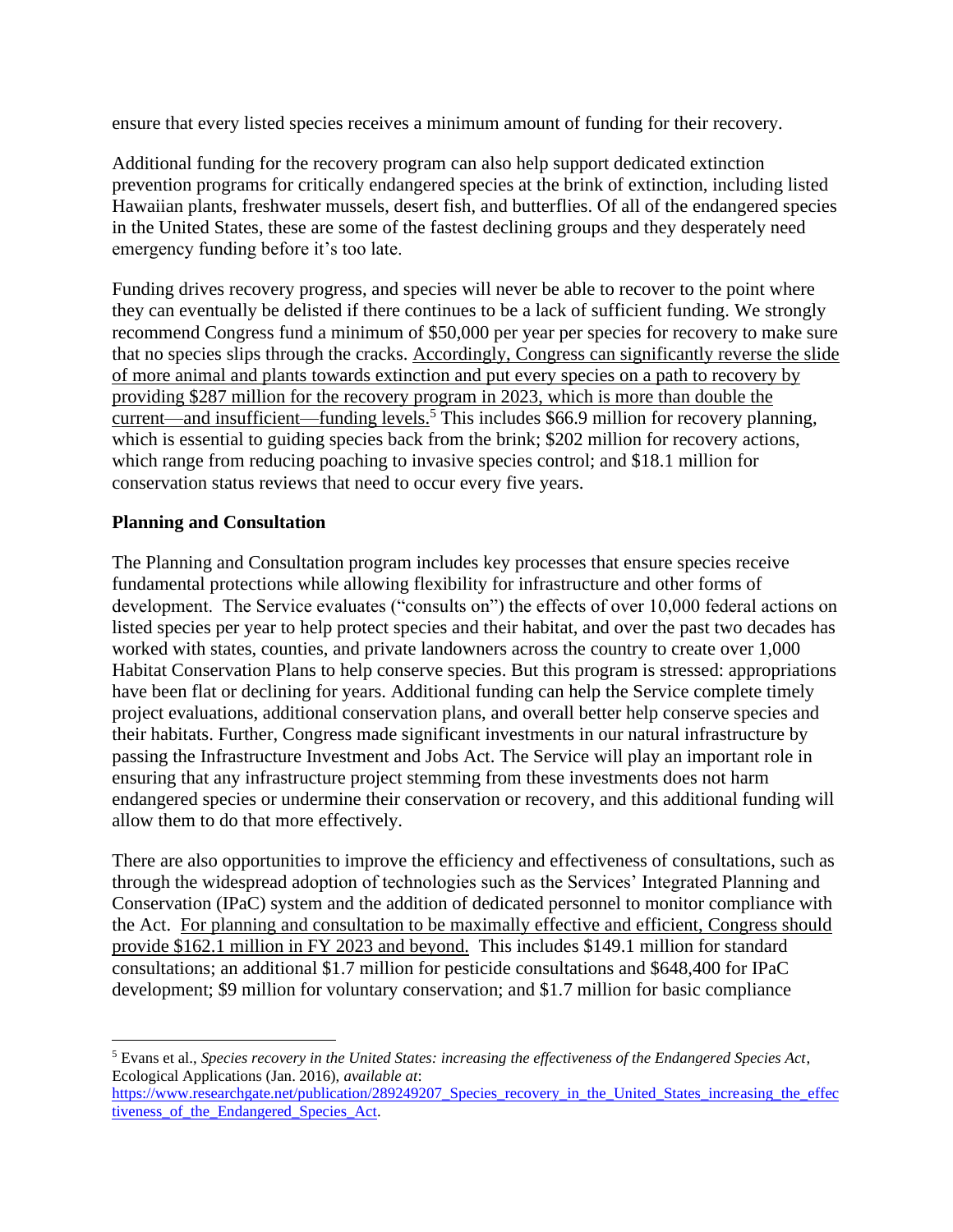monitoring that does not currently exist.

### **Conservation and Restoration**

The Candidate Conservation component of the Conservation and Restoration program provides a key mechanism to help conserve species by improving their habitat and removing threats before they need to be listed. Early conservation action means species are more secure than waiting until species are on the brink of extinction, and it is much more cost-effective. The Service currently has 26 candidate species designated, including America's most iconic pollinator, the monarch butterfly.<sup>6</sup> To efficiently keep species back from the brink of needing the protections of the Act, Congress should provide \$14.8 million for Candidate Conservation.

# **Cooperative Endangered Species Conservation**

Congress recognized the need for the federal to cooperate with the states and others to conserve species, and the Cooperative Endangered Species Conservation Fund (CESCF) serves as an essential source of funding for states and conservation on private lands. Critically, at least half of all listed species spend a portion of their life cycle on private government lands, and we need to provide the resources to facilitate recovery by everyone.<sup>7</sup> The states cannot do this alone, whether because they lack the legal tools or the funding and other necessary commitments.<sup>8</sup>  $\text{To}$ reverse the gap from previous funding shortfalls and match the current need for state and private lands conservation, the Service requires CESCF funding of at least \$161.5 million for FY 2023 and beyond.

### **Additional Appropriations Recommendations**

Given Congress and the administration's climate priorities, we suggest three key areas within the Ecological Services program that link directly to climate change and warrant additional attention (beyond the baseline suggested above) for FY2023:

First, of the 1,667 ESA-listed species in the United States, just 409 have recovery plans that have been updated in some way in the past decade, meaning over 1,200 species are missing plans for recovery or have plans are at least a decade old and that may no longer contain the best available science. Critically, this shortfall means there may be missing science pertaining to the threat of climate change, as found in a 2019 analysis of endangered animal recovery plans. Recovery plans whose core content and guidance – not just recovery criteria – are more than 10 years old should be revisited and, as needed, revised to ensure that climate change is accounted for in their assessment of the species.

Second, because both Congress and the Biden administration recognize the need to act now to

<sup>6</sup> *See* U.S. Fish and Wildlife Service, Candidate Species Report, *available at:* <https://ecos.fws.gov/ecp/report/candidate-species>

<sup>&</sup>lt;sup>7</sup> Stein et al., *Precious heritage: The Status of Biodiversity in the United States, Oxford University Press (2000).* <sup>8</sup> *See* Camacho et al., *Assessing State Laws and Resources for Endangered Species Protection* (Oct. 2017), *available at:* [https://www.law.uci.edu/centers/cleanr/news-pdfs/cleanr-esa-report-final.pdf;](https://www.law.uci.edu/centers/cleanr/news-pdfs/cleanr-esa-report-final.pdf) *see also* Kurose et al., *Unready and Ill-Equipped: How State Laws and State Funding are Inadequate to Recover America's Endangered Species* (Feb. 2019), *available at*[: https://centeractionfund.org/wp-content/uploads/CBD-AF-Unready-and-Ill-equipped-](https://centeractionfund.org/wp-content/uploads/CBD-AF-Unready-and-Ill-equipped-State-ESA-Laws.pdf)[State-ESA-Laws.pdf](https://centeractionfund.org/wp-content/uploads/CBD-AF-Unready-and-Ill-equipped-State-ESA-Laws.pdf)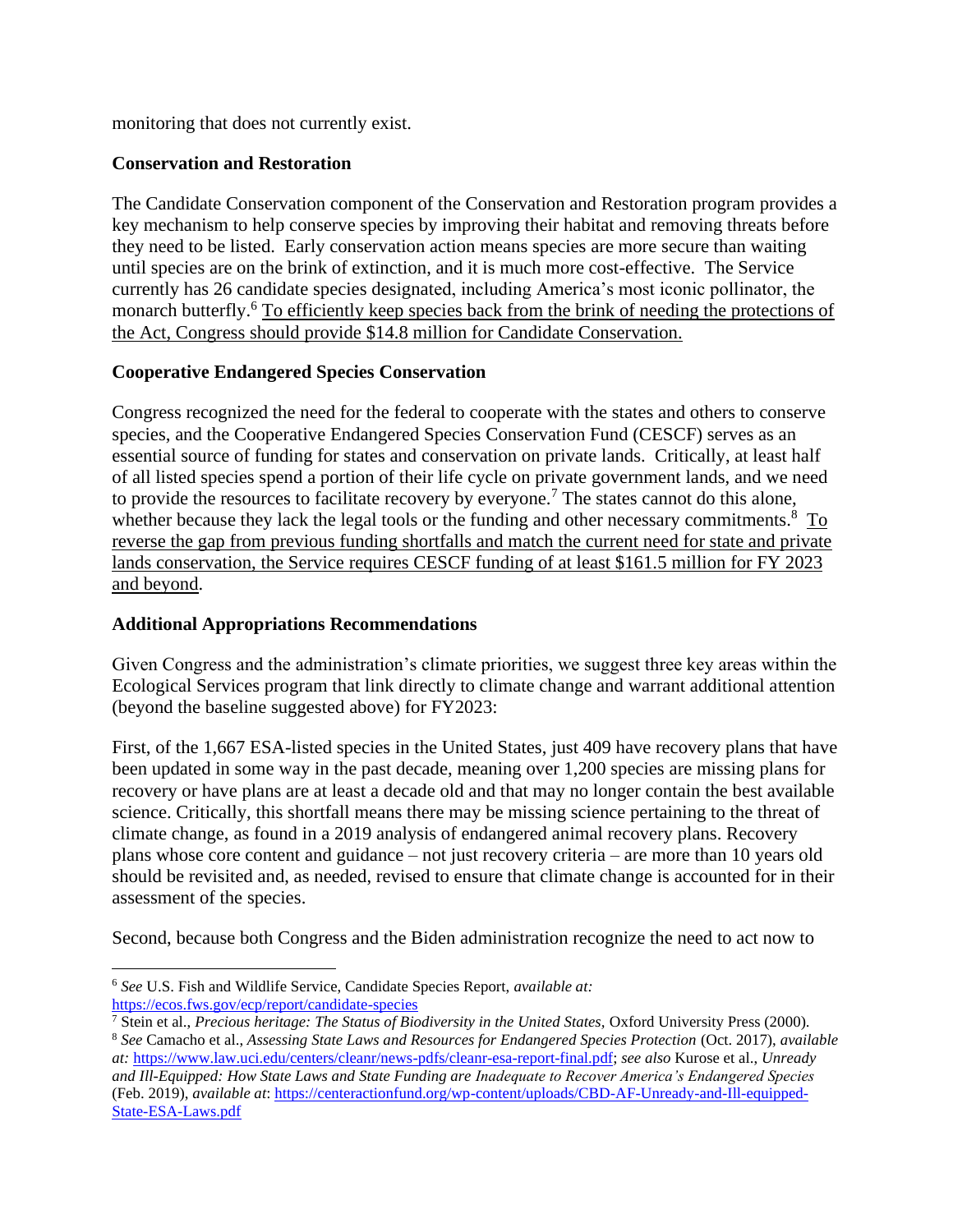address the climate crisis, there is a concomitant need to ensure that ESA-listed species are not a casualty of well-intentioned federal actions. Ecological Services should be fully funded to carry out both ESA section 7(a)(2) consultations and support other federal agencies in developing  $7(a)(1)$  conservation plans that will help the nation address climate change. At a minimum, we recommend a 3-fold increase specifically in the consultation program budget for each of the next five years to front-load our ability to address both the climate crisis and the biodiversity crisis in tandem.

Third, we recommend that Congress show its support for private landowners in addressing the climate and biodiversity crises by dramatically increasing funding for the Habitat Conservation Plan (HCP) program of Ecological Services. Private lands will be critical to achieving the national goal of protecting at least 30% of U.S. lands and waters for biodiversity and climate by 2030, including for the goal of protecting threatened and endangered species. We recommend funding specifically to the HCP program budget be increased 3-fold to both fill an existing need over the next five years – HCPs have long been in greater demand than FWS can meet – and in anticipation of increased funding and implementation of private lands conservation programs like the Working Lands for Wildlife Program (WLFW) and the Natural Resources Conservation Service (NRCS).

\*\*\*

Combating the global wildlife extinction crisis and stemming the loss of biodiversity will require bold investments in protecting our nation's most vulnerable species. There is no longer any time to waste. We have already lost hundreds of species to extinction in the United States, and now one million animal and plant species here and around the world are facing extinction in the coming decades if we fail to take immediate action. As Secretary Haaland recently stated:

"The specifics for each of the species demise' vary, but the story arc is essentially the same. Humans altered their habitat in a significant way, and we couldn't or didn't do enough to ultimately change the trajectory, before it was too late. But this moment as sobering as it is, can serve as a wakeup call our children and grandchildren will not know the earth as we do, unless we change the status quo. We've got to do better by this planet, and we need to do it now."

Conserving our planet's natural heritage is a monumental challenge, but we can do more, and we know what to do for our most imperiled wildlife and plants. That means providing sufficient funding for the listing program to ensure species are recognized as imperiled; for planning and consultation to ensure basic protections are applied to species; for recovery planning and recovery work; and for collaborative work across public and private lands to ensure we work together to protect our natural heritage. The sooner we act, the more species can be saved from extinction, and the faster species can be recovered and delisted. Thank you for your consideration.

Sincerely,

Center for Biological Diversity Defenders of Wildlife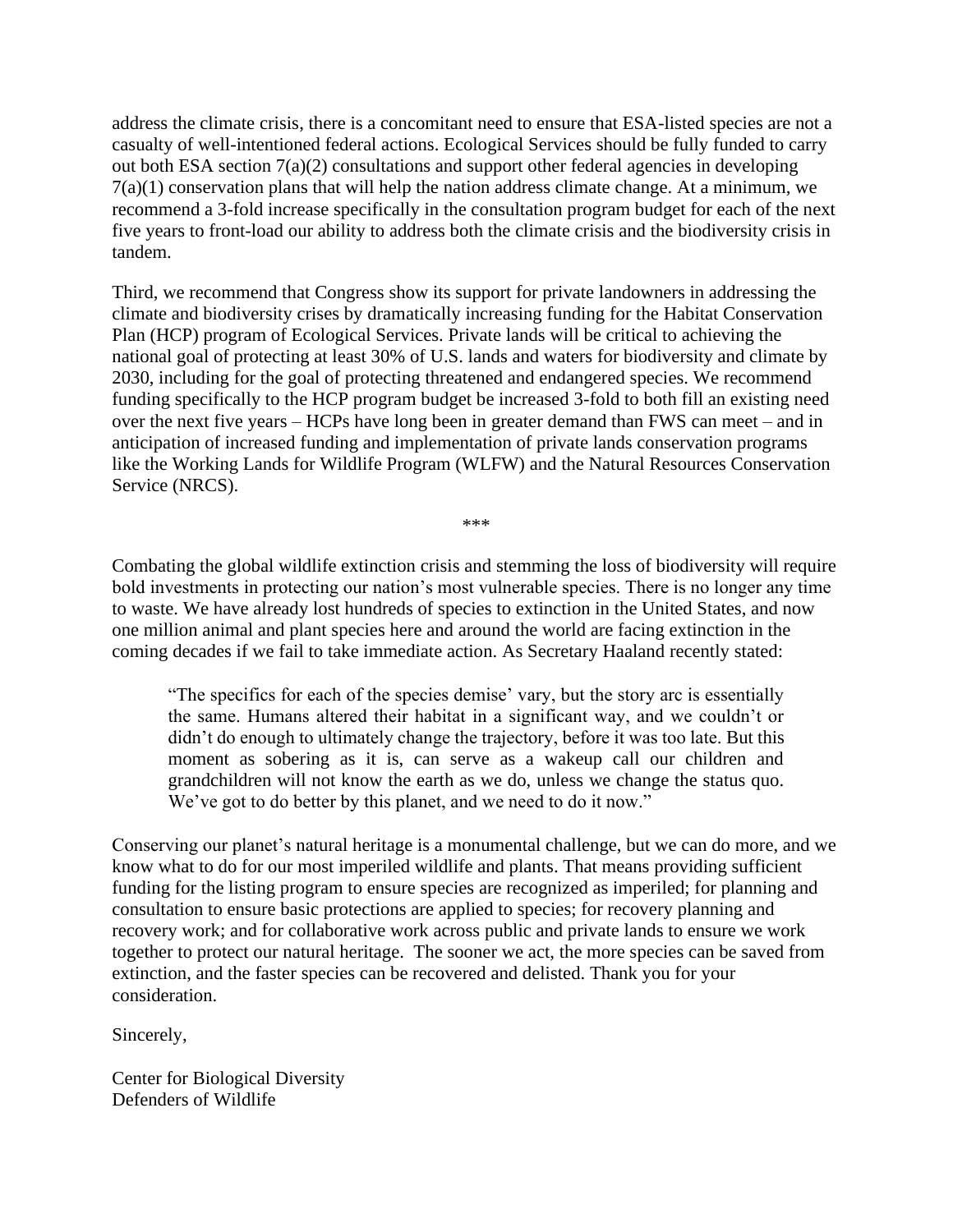Alaska's Big Village Network Alaska Clean Water Advocacy Alpine Lakes Protection Society (ALPS) American Bird Conservancy American Indian Mothers Inc. Animal Legal Defense Fund Animal Welfare Institute Animals Are Sentient Beings, Inc. Animas Valley Institute Antelope Valley Conservancy Arkansas Valley Audubon Society Assateague Coastal Trust Audubon Colorado Council Audubon Society of Portland Bard Center for Environmental Policy Basin and Range Watch Bat Conservation International Battle Creek Alliance Beyond Nuclear Bird Conservation Network Black Warrior Riverkeeper Born Free USA Boulder Rights of Nature, Inc. Buffalo Field Campaign Californians for Western Wilderness Center for a Humane Economy Christian Council of Delmarva Christians Caring for Creation Citizens Resistance at Fermi Two Ciudadanos Del Karso Coalition for a Nuclear Free Great Lakes Colorado Grizzly Project Community Congregational Church Concerned Citizens for Nuclear Safety Conservation Law Foundation **CORALations** Council on Intelligent Energy & Conservation Policy Defiance Canyon Raptor Rescue Delaware-Otsego Audubon Soc., Inc. Desert Tortoise Council Don't Waste Arizona Don't Waste Michigan Downeast Salmon Federation Earth Path Sanctuary Earthjustice Eastern Coyote/Coywolf Research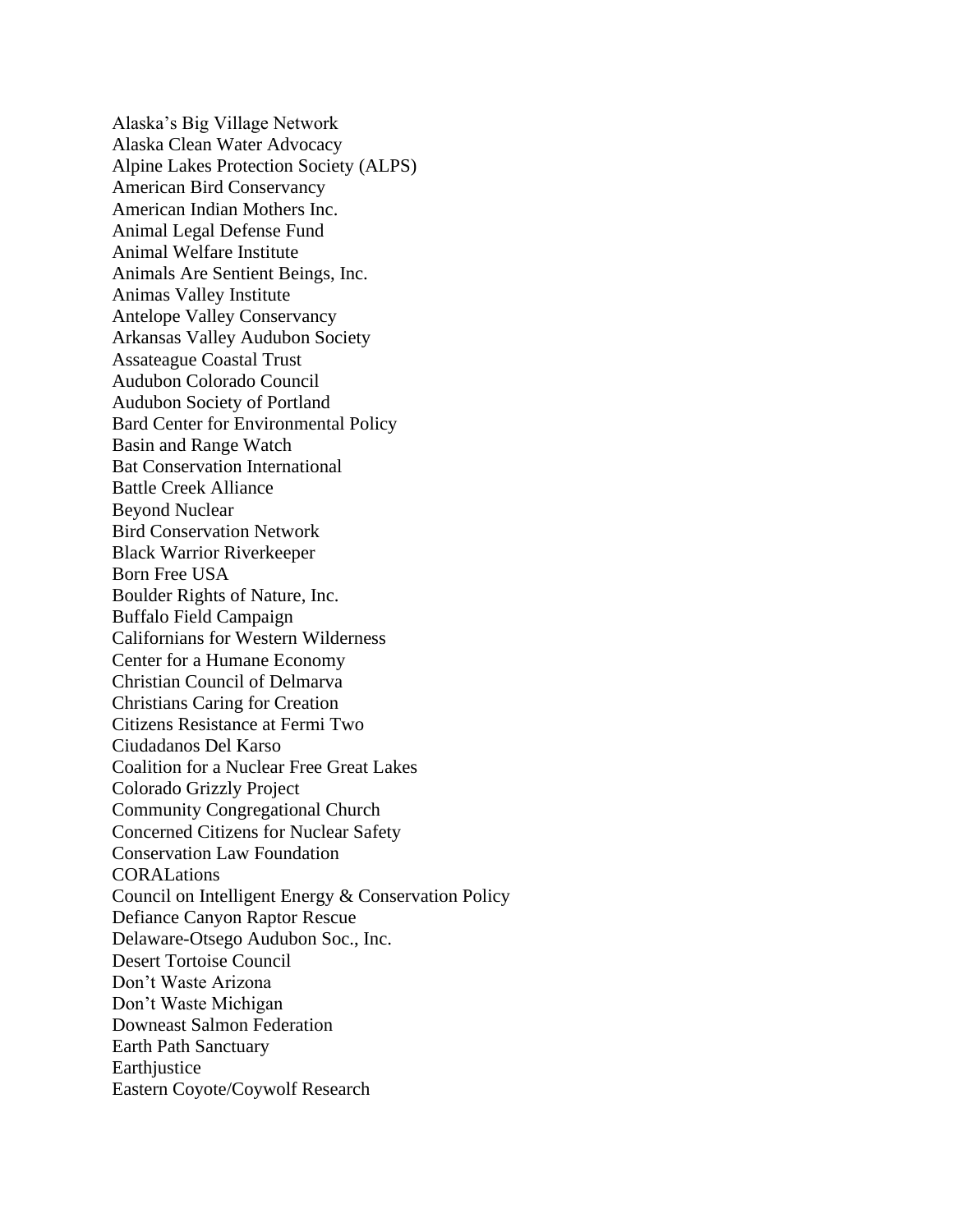Endangered Habitats League Endangered Species Coalition Environment in the Public Interest Environmental Protection Information Center- EPIC Evergreen Audubon Florida Conservation Voters Florida Wildlife Federation, Inc. Footloose Montana Fort Collins Audubon Society Foundation Earth FOUR PAWS USA Friends of Bumping Lake Friends of Harbors, Beaches and Parks Friends of Merrymeeting Bay Friends of the Earth U.S. Glen Canyon Institute Golden West Women Flyfishers Great Old Broads for Wilderness Greater Hells Canyon Council Green Art Labs Green State Solutions Greenpeace USA Health Professionals for a Healthy Climate Healthy Gulf Heartwood Honor the Earth Hoosier Environmental Council Howling For Wolves Humane Action Pittsburgh Humane Society Legislative Fund In Defense of Animals In the Shadow of the Wolf Indiana Forest Alliance Information Network for Responsible Mining International Fund for Animal Welfare International Marine Mammal Project of Earth Island Institute Justice for Wolves Kentucky Heartwood Kettle Range Conservation Group Kickapoo Peace Circle League of Conservation Voters Long Beach Alliance for Clean Energy Los Padres ForestWatch Louisiana Audubon Council Marine Mammal Alliance Nantucket Miami Waterkeeper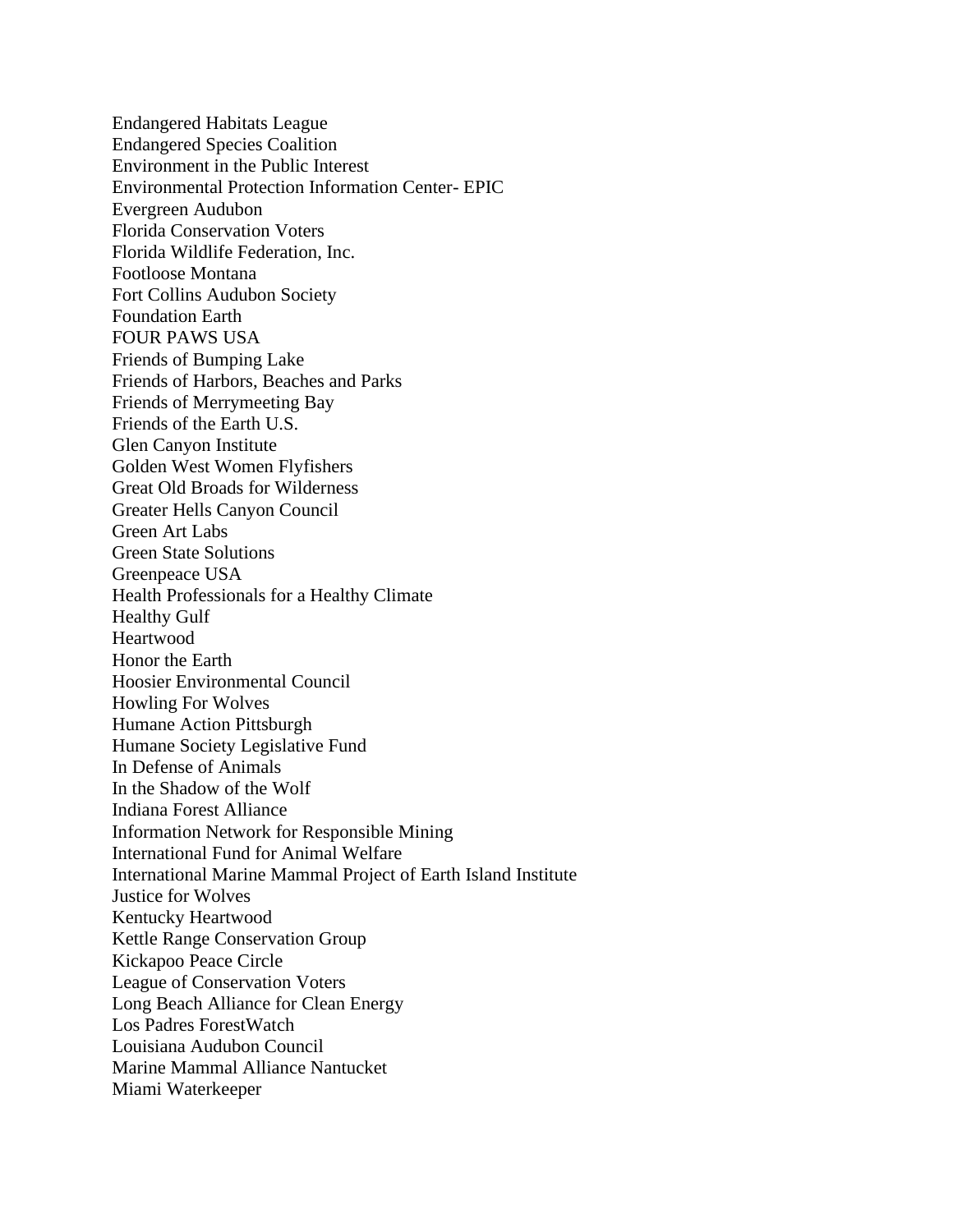National Parks Conservation Association National Wolfwatcher Coalition Natural Resources Defense Council New England Coalition on Nuclear Pollution New Mexico Audubon Council Northeast Oregon Ecosystems Northwest Center for Alternatives to Pesticides Northwest Environmental Advocates Nuclear Information and Resource Service NY4WHALES Occidental Arts and Ecology Center Oceanic Preservation Society Ohio Nuclear Free Network On Behalf of Planet Earth Pesticide Free Zone Raptors Are The Solution Red Wolf Coalition, Inc. Resource Renewal Institute RESTORE: The North Woods Rock Creek Alliance Rocky Mountain Wild Russian Riverkeeper Safe Energy Rights Group San Bernardino Valley Audubon Society San Diego Coastkeeper Save The Colorado SAVE THE FROGS! Save the Manatee Club Save the Scenic Santa Ritas Association Save Our Cabinets Save our Sky Blue Waters Selkirk Conservation Alliance Sequoia ForestKeeper® Shoals Environmental Alliance Sierra Club Sierra Forest Legacy SoCal 350 Climate Action Social Justice Commission (Episcopal Diocese of Western Massachusetts) Southern Utah Wilderness Alliance The Humane Society of the United States The Safina Center The Shalom Center Turtle Island Restoration Network Upper Peninsula Environmental Coalition Valley Women's Club Environmental Committee for the San Lorenzo Valley Ventana Wilderness Alliance